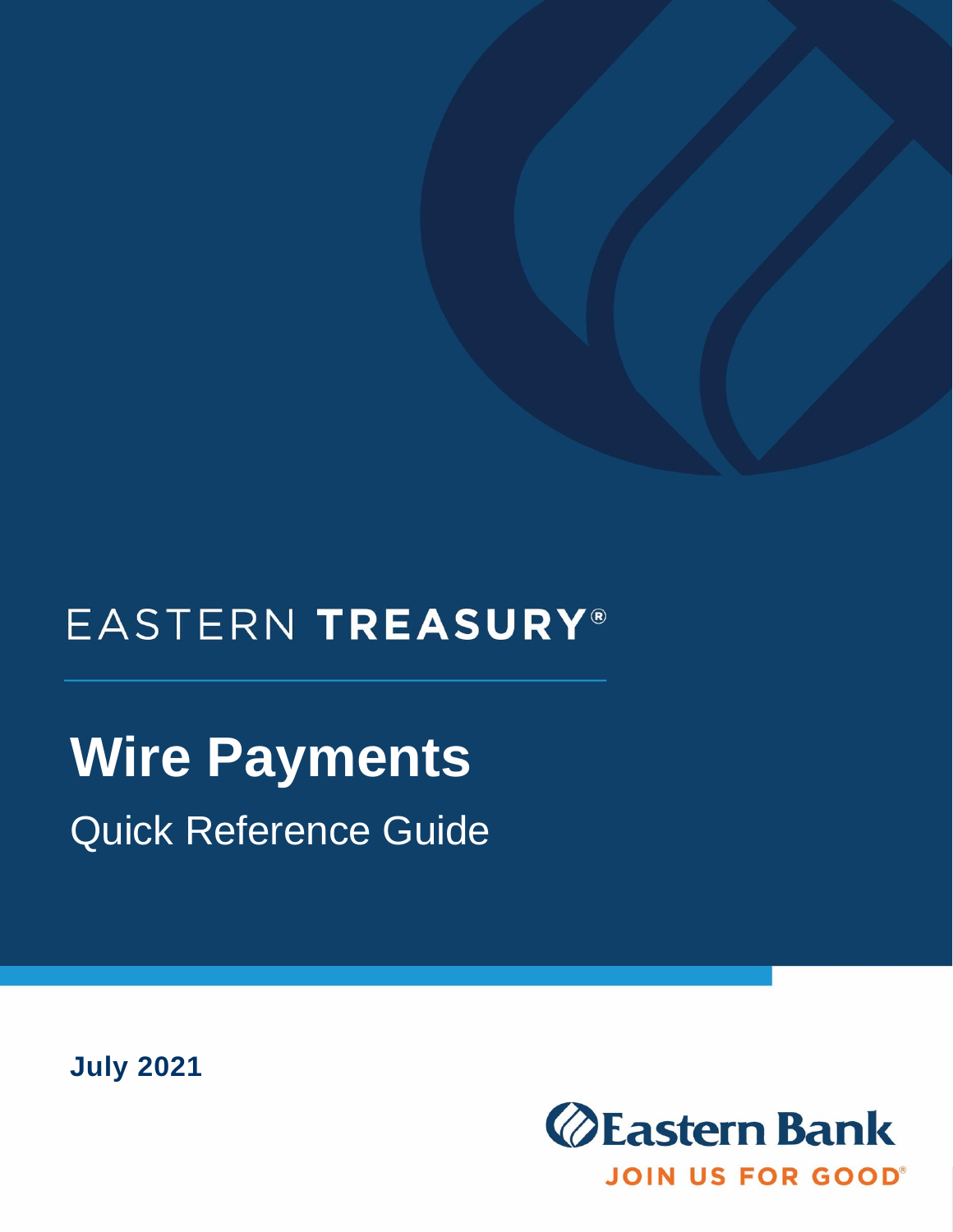## **WIRE PAYMENT**

Payments can be created by clicking the **Add a New Payment** link in the Payments List View widget. After clicking the link, you can choose to create a completely new payment, or select an existing payment template as the basis for creating a new payment. After making this choice, the payment detail screen will appear. If you chose an existing payment template, some of the fields on the screen will already have data from the selected template.

## **CREATE A PAYMENT**

Follow these steps to create a wire payment:

- **1.** Select Payment Management from the Payments & Transfers menu.
- **2.** Click Add a New Payment.

|                              | Add a New Payment @ Quick Entry @ File Import |                    |          |                   |               |                 |                        | 0 <sup>2</sup> |
|------------------------------|-----------------------------------------------|--------------------|----------|-------------------|---------------|-----------------|------------------------|----------------|
| Select fields                | ۳                                             |                    |          |                   |               |                 | Upcoming Payments      | <b>CM</b>      |
| Actions<br><b>STATISTICS</b> | From Account                                  | <b>Beneficiary</b> | Amount   | <b>Value Date</b> | <b>Status</b> | Payment Type    | <b>Approval Cutoff</b> | ŋ.             |
| View *                       | 000000000000                                  | CompanyName        | 0.000.00 | 00/00/0000        | Entered       | Wire - Domestic | 00/00/0008 00:00 EDT   |                |

- **3.** Use the **Payment Type** drop-down to select either **Wire-Domestic** or **Wire-International**  or use the **Select a Payment Template** drop-down to select an existing template.
- **4.** Click Continue.

| <b>Add Payment</b>                 | $\times$              |          |            |
|------------------------------------|-----------------------|----------|------------|
| <sup>®</sup> Select a Payment Type | Select a Payment Type |          | $_{\rm r}$ |
| Select a Payment Template          |                       | $\alpha$ |            |
|                                    | Wire - Domestic       |          |            |
|                                    | Wire - International  |          |            |
| Cancel<br><b>Continue</b>          |                       |          |            |

**5.** Use the **Account Number** drop-down to select the account to be debited.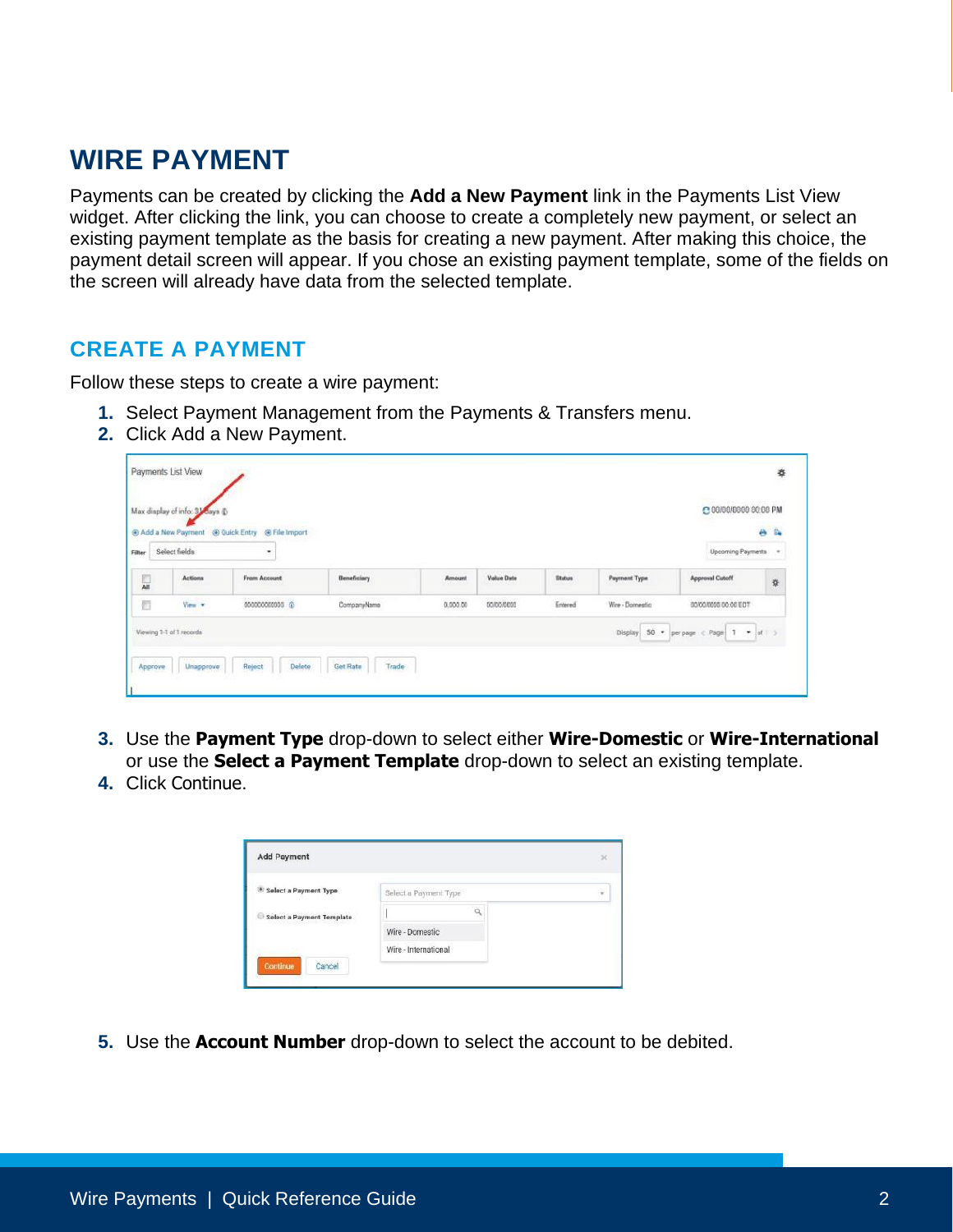- **Note:** If you selected a template, most fields are already completed. To change information in a template, go to Template List View; click the down arrow in the Actions column; and use modify template
- **6.** *(Optional)* In the Customer Reference field, enter a customer reference.
- **7.** *(Optional)* Enter any comments in the Internal Comment field. Comments will be stored with the transaction but will not be sent with the payment.
- **8.** In the **Name** field, select a payee by clicking the lookup icon and then selecting a payee from the list. Or enter the payee name. If you selected an entry from the Payee Center, some of the remaining fields will be automatically populated.
- **9.** If necessary, enter the remainder of the address in the fields on the screen.
	- **Note:** For international wires address information is required
- **10.**Enter the account number.
- **11.**Select the **Bank Code Type**: ABA for domestic wires (or SWIFT if you selected international wires.
- **12.**In the **Bank Code** field, enter the Payee bank name or the Payee Bank Code also known as the Routing & Transit number or the ABA number for domestic wires. For International wires, enter the SWIFT Code or other international Bank Identifier Code. The bank name and address start to automatically fill after you begin typing the bank name, number or code. Make a selection when the bank you want appears in the list
- **13.**In the **Value Date** section, use the calendar icon to select a value date.
- **14.**Enter an amount in USD in the Credit Amount field.
- **15.***(Optional)* Enter an Intermediary Bank: expand Intermediary Bank section and a bank code field appears. Complete this field as you did in above steps.
- **16.***(Optional)* Add more details: expand Payment Details and Bank-to-Bank Details, and enter any payment details and bank-to-bank instructions that you want to accompany the payment.
- **17.**To save this payment as a template, check the **Save this payment as a template for future use** checkbox. Then enter a template code and template description. If you want the template to be visible only to users who are explicitly entitled to it, check the **Restrict**  checkbox. A restricted template will need to be approved before it can be used.
- **18.**Click **Submit** to submit the payment or **Save for Later** to edit the payment later.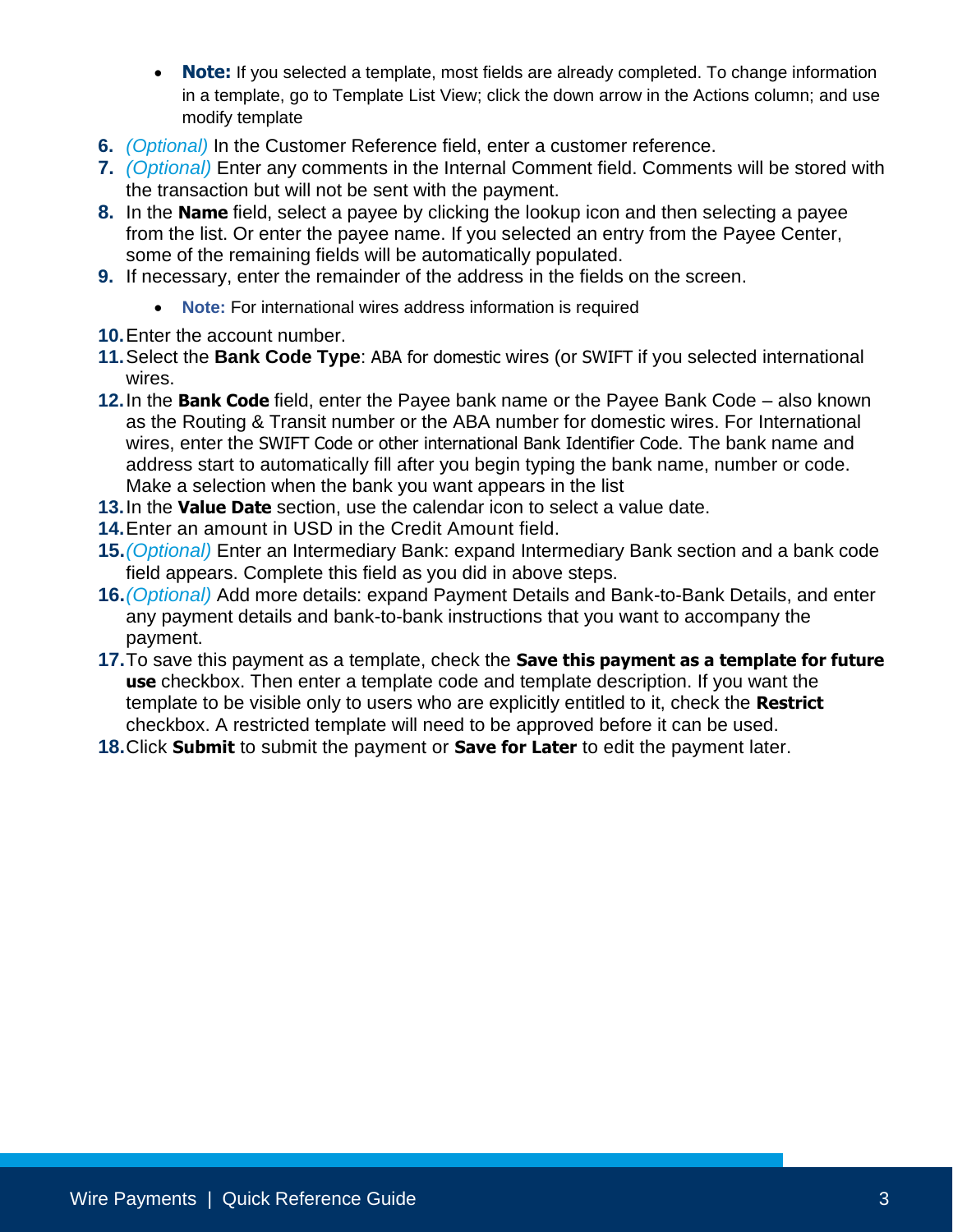| ᡷ | <b>New Wire Domestic Payment</b>                      |         |                           |                                                                 |
|---|-------------------------------------------------------|---------|---------------------------|-----------------------------------------------------------------|
|   | Originator Information                                |         |                           |                                                                 |
|   | * Account Number                                      | Q       | <b>Customer Reference</b> | <b>Internal Comment</b>                                         |
|   | Eastern Bank Demo 2 a - 6001.  I - EBK - Eastern Bank | $x - v$ | ABC June Invoice          | Paid in Full                                                    |
|   | \$58.00 USD Available                                 |         |                           | Stored with the transaction, but not forwarded with the payment |
|   |                                                       |         |                           |                                                                 |
|   |                                                       |         |                           |                                                                 |
|   | ______                                                |         |                           |                                                                 |

 $\leftarrow$ 

| * Name<br>a                     | Address Line 1                                                      |                                                   | Address Line 2     |
|---------------------------------|---------------------------------------------------------------------|---------------------------------------------------|--------------------|
| Topaz Jones                     | 123 Main St                                                         |                                                   | Sulta 395          |
|                                 | When Address Information is entered, Country and City are expected. |                                                   |                    |
| Country                         | City                                                                | State                                             | <b>Postal Code</b> |
| <b>UNITED STATES</b><br>$x - r$ | Boston                                                              | <b>MASSACHUSETTS</b><br>$x - r$                   | 02134              |
| * Account Number                | * Bank Code Type                                                    | * Bank Code<br>Q                                  |                    |
| 111111111                       | <b>ABA</b><br>$x - r$                                               | 011301798 - EASTERN<br>$\alpha$                   |                    |
|                                 |                                                                     | <b>EASTERN BANK</b><br>441 Main St<br>Melrose, MA |                    |
|                                 |                                                                     |                                                   |                    |
| Date & Amount<br>* Value Date   | * Credit Amount                                                     |                                                   |                    |
| 蘭<br>07/23/2021                 | 1,642.02<br>USD                                                     |                                                   |                    |
| Payment must be approved by     |                                                                     |                                                   |                    |
| 07/22/2021 16:30 EDT            |                                                                     |                                                   |                    |
|                                 |                                                                     |                                                   |                    |
|                                 |                                                                     |                                                   |                    |
| Additional Information          |                                                                     |                                                   |                    |
| > Intermediary Bank             |                                                                     |                                                   |                    |
|                                 |                                                                     |                                                   |                    |
| > Payment Details               |                                                                     |                                                   |                    |
| > Bank-to-Bank Details          |                                                                     |                                                   |                    |
| > Originator Details            |                                                                     |                                                   |                    |
|                                 |                                                                     |                                                   |                    |

- **19.**Follow the One Time Passcode prompts that appear in the Authorization Code Required box.
- **20.**After the payment is submitted or saved, a message will appear at the top of the screen indicating whether the payment was submitted, saved or approved successfully or if the payment has any errors. See **Confirmation and Error Messages** for additional information.

Payment Total<br>1,642.02 USD